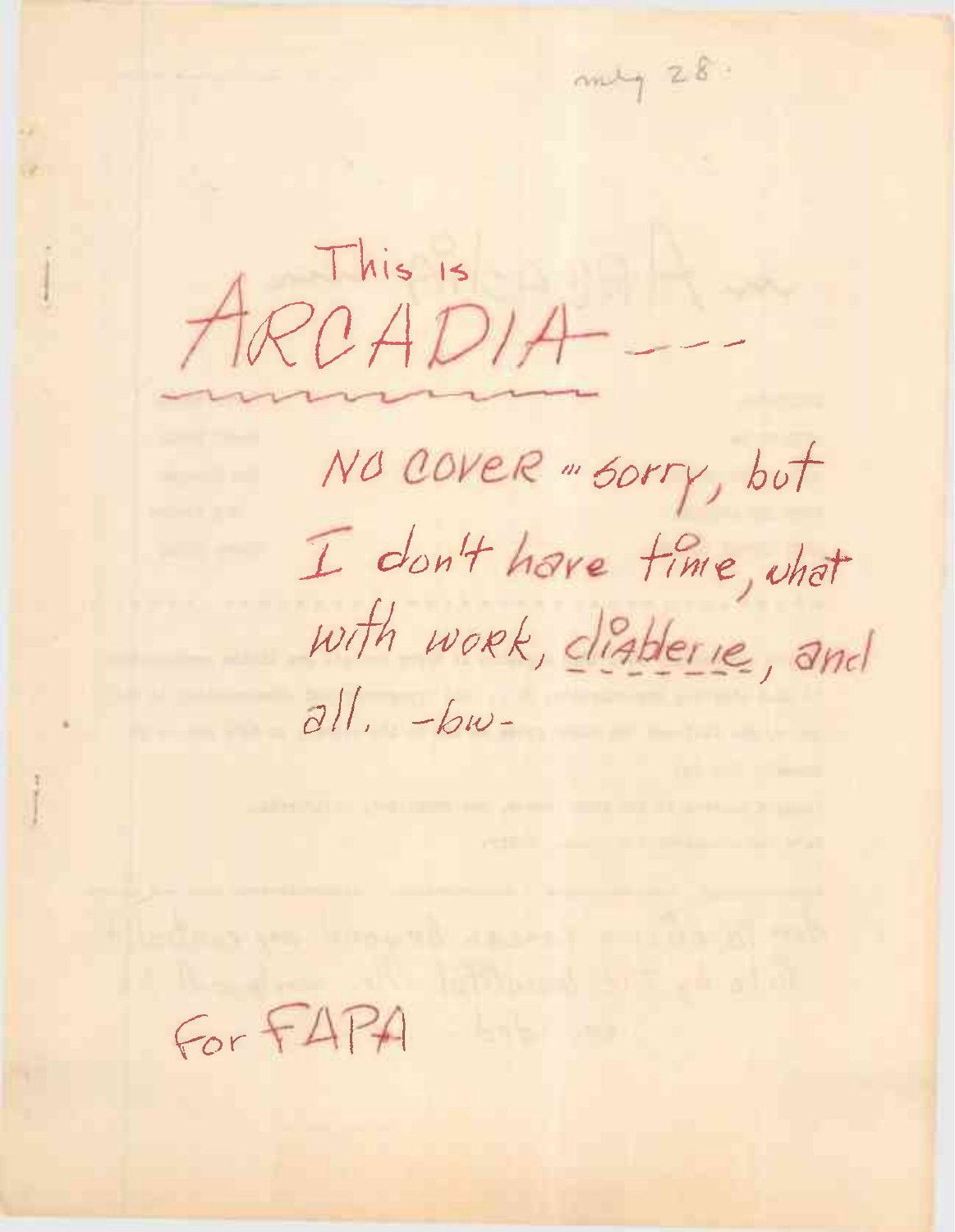m Arcadia in

EDITORIAL Harry Honig NUTS TO 4e Harry Honig MARGIE DREAMS TOO Ken Krueger WITH OUR AUTHORS **Ray Kerden** OPEN LETTER TO DAW Harry Honig

*I*

\*\*\*\*\*\*\*\*\* \*\*\* \*\*\*\*\*\*\*\* \*\*\*\*\*\*\*\*\*\*\*\*\*\*\*\*\*\*\*\*

As you can readily see, this magazine is Harry Honig's own little contribution to that sterling organization, FRPA. All typography and mimeographing is Wat<sub>r</sub> son's, who followed the dummy given to him to the letter, so he's not to be blamed. Get it?

Honig's address is <sup>256</sup> 26th Avenue, San Francisco, California. We'e out of correction fluid. Sorry

аниянная анна аспасыванными альн **NATHERN HONORATORS ESTECHNICIAN SHEW & SOUTH** due to circumstances beyond my control, the article by the bountiful Mr. Lynch will be excluded - bw-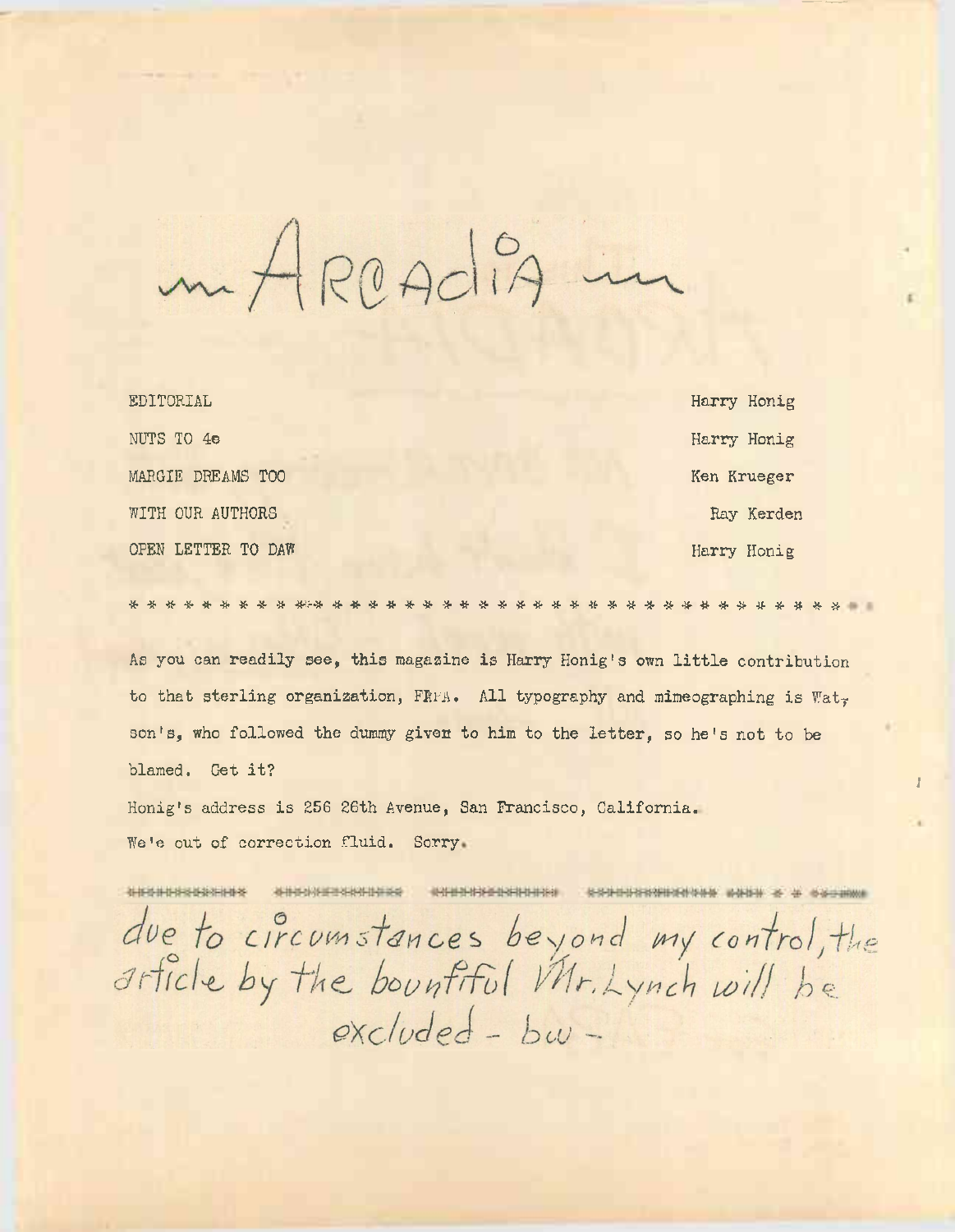three

### EDITORIAL.

I presume that by this time, the reader maving been knocked flat by the blare of color in this issue, he is ready to read the always present editorial.

However, if you look closely (not too closely) you will make the astounding deduction that there are two things in this issue which do not refine themselves to the rigorous formality of dear old fapa. One-------- we have no reviews of the fapazines in the preceeding mailing!!!!! Since, as a number of fans have already put it: "Pretty soon the fapa mailings will just be <sup>a</sup> review, of the reviews, of the reviews, ad infinitum, of the preceeding mailing. This does not mean fapazine is especially outstanding that we will not review it. Far from it! Euc we have yet to see a fapazine that is really outstanding. Two------ please note the extensive use of color this issue. Each fapazine I have come across has always been mimeod in dull—sometimes indistinguishable black. ((Except SAPPHO & STAR-STUNG. -bw)) This seems rather foolish as you can go down to any mimeograph supply store and purchase a can of red, green, and blue ink at approximently the same price as an equal amount of black. While some readers may be of the opinion that such <sup>a</sup> color combination as ours is apt to give one eyestrain, it appeasr to us quite the opposite, as different colors would seem to relieve the eyes from the almost endless stream of black ink!!!!! Witness PLUTO's success. They used more colors each issue and fandom loved it. So, our two new experiments. If enough fans are in favor of this we shall try to outdo ourselves on color for the next issue. ((If I feel like going the job of changing all those ink pads, -bw)) If too many protests are rendered we shall revert to the old, bleak, custom. Let us know.

You also have noticed we again presume that the editor is not the sole writer in this issue. That is another kick we would like to register. ((Where? -bw') It seems that in most fapazines the editor ramble; on for about eight pages on his own Utopian ideas and such while the r ader quietly falls asleep during the long, dreary, process of reading this "classic". We believe that even in the fapa (why not?) editors should try to get material from other fans so they cam have a well balanced issue reflecting other ideas beside their own. Consequently, we have material in this issue by Karden, Krueger, and t <sup>e</sup> bountiful Mr. Lynch. We have also taken <sup>a</sup> rather bold step in this issue with our open lett to DAW, and our "Who Shall We Chose?". We shall probably make life-long enemie. of these two prominents, but it's worth it, by ghu!!!!! Seriously though, we do like DAW and agree with him on many matters and would regret making an enemy of him. We even have a small (very small) soft spot in our heart for 4e, but we don't give <sup>a</sup> damn if we doo make an enemy of him or notI!!!! ((Such naughty words from one so young. Tsk tsk. -bw))

Well, that's all, kiddies, except that I hope you notice we have cooperated with Ashley and Co., to the utmost in keeping the fapa out of the leperous hands of the censor by doing our own little bit of censoring in Mr. Lynch's article.

**We** leave the readers to their vivid imaginations.

**((The** insertions thruout the zine are by the stenciler of this thing, Bill Wat- **\*on.** He gets paid for publishing it, so please forgive him. -bw))

2,35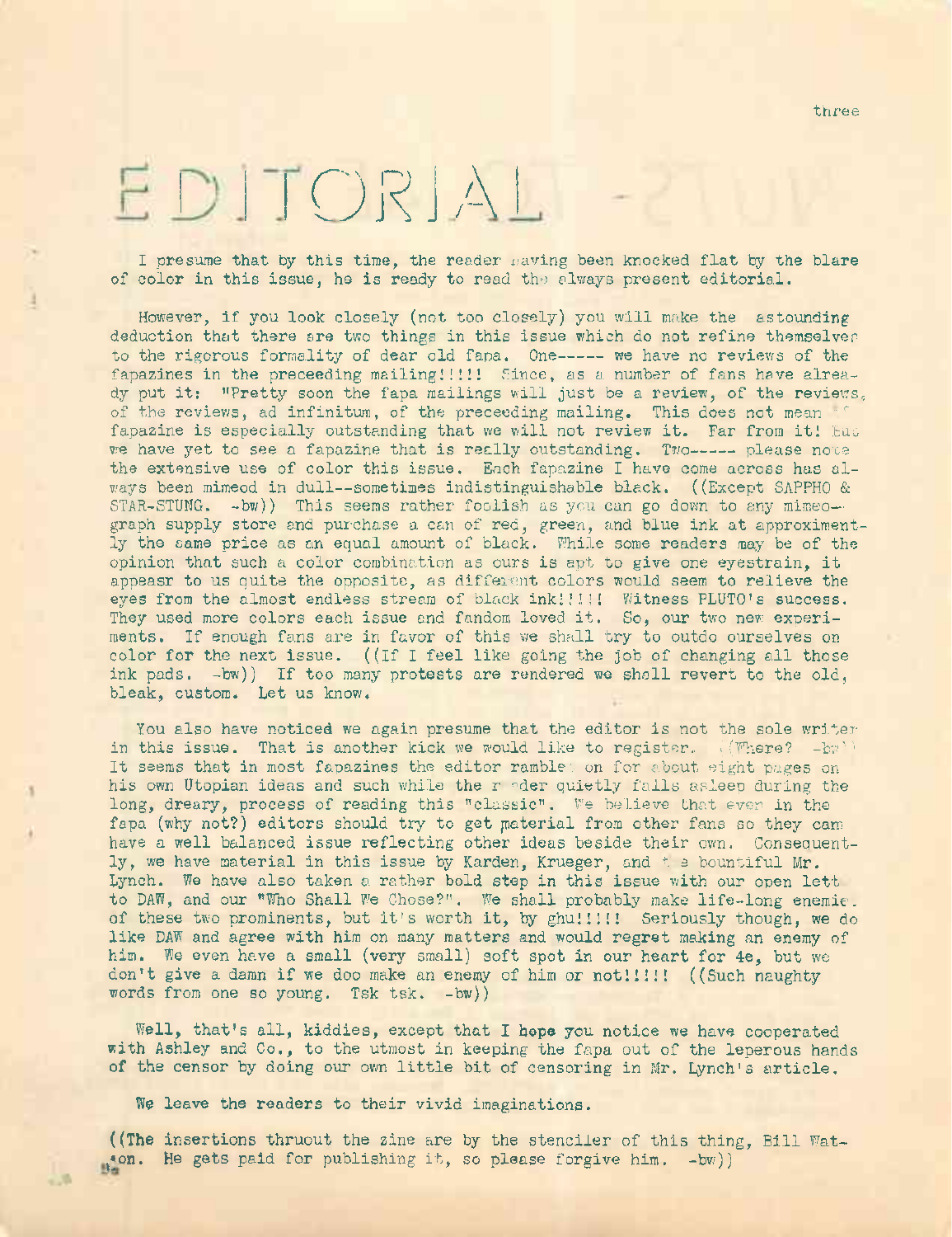*NUTS TO 4E*

I presume that you have all heard of the splitup in Los Angeles Fandom. It cems that this is the most eventful thing that has happened in fandom in many a , .ar. Since this splitup will probably mean the tumble of a once great fan. ((Are you kiddin'? -bw)) Need I say that I am refering to the individual known to every fan old and new; 4e, Ack-Ack, 4sJ, Forry, etc.

 $-$ *N<sub>1</sub>* $C_7$ 

It seems that of late Ackerman has become <sup>a</sup> long cry from the former great fan and benefactor of fandom he not so long ago was. The amazing thing about this aruly unfortunate incident  $((!)$  is that while he is vehemently against all for of what normal people would call entertainment enforces strict puritanical rules around the club pertaining to this, he has an almost, so it would seem to the impartial observer, uncontrollable desire to publish and lust ever unadorned females. ((Will the reader please understand that we are typing this stencil just as the original copy appears, and that all grammatical errors and other sundry faults cannot be attributed to us? Thankyou. -bw)) Now this in itself is no great crime, if he would just publish normal nudes with a tinge of fantasy to them. Buthe does not stop there. ((Where? You're on the wrong trolley, bud. -bw)) If you have seen the latest issue of VoM (although by the time this is published a new one will probably be out) you will see on the back cover (inside) probably the most lewd and perverted picture it has ever been my unpleasure  $((oi)$ This is killing us.  $-\text{bw}$ ) to see in a fanzine. For those who have not seen this masterpiece, it is an illustration of <sup>a</sup> three-breasted, three-legged female. The same sort of stuff that the Falstaff Publishing House used to turn out by the barrel, in their books such as The Erotican, Sexual Relations of Mankind, etc. While their publications dwelt mainly with anthopology and were in some respects interesting ((! again)) and informative, they still appealed to sexual perverts and other low types of people. So it appears that in a fanzine that should deal mainly, not altogether though, with fantasy, Ackerman has openly published illustrations to appeal to the sexual pervert!!!!! (Note: This is a serious accusation to make about anyone but, <sup>I</sup> believe that in Ackerman's case it is appropriate.) ((Oh come now. -bw))

Aside from his love of nudes Ackerman is almost a complete prude. He will not reconcile drinking, smoking, profanity, raw jokes, etc. (See the statement of withdrawal from the LASFS by its most prominent and active fans.) The leaders in this fight with Ackerman are ; T. Bruce Yerke, Phillip R. Bronson, and Francis T. Laney. Let us compare their record up to date with Ackerman's in fandom.

T. Bruce Yerke is well-known and liked for his excellent writings under the name of Carlton J. Fassbeinder and also for his excellent fanmag, THE DAMN THING. He now edits the official publication of the newly formed "Outsiders" in LA, THE KNANVE. <sup>A</sup> magazine with a distinct caustic element.

Phillip R. Bronson, formely of Minnesota has edited and is still editing fandom's former leading fanzine, FANTASITE. Bronson, also is a rather risque persor Ahem--need I say more. ((This sounds like apple-polishing to us. -bw))

Francis ((we forgot to indent. -bw)) T. Laney, formely of Washington ends our

four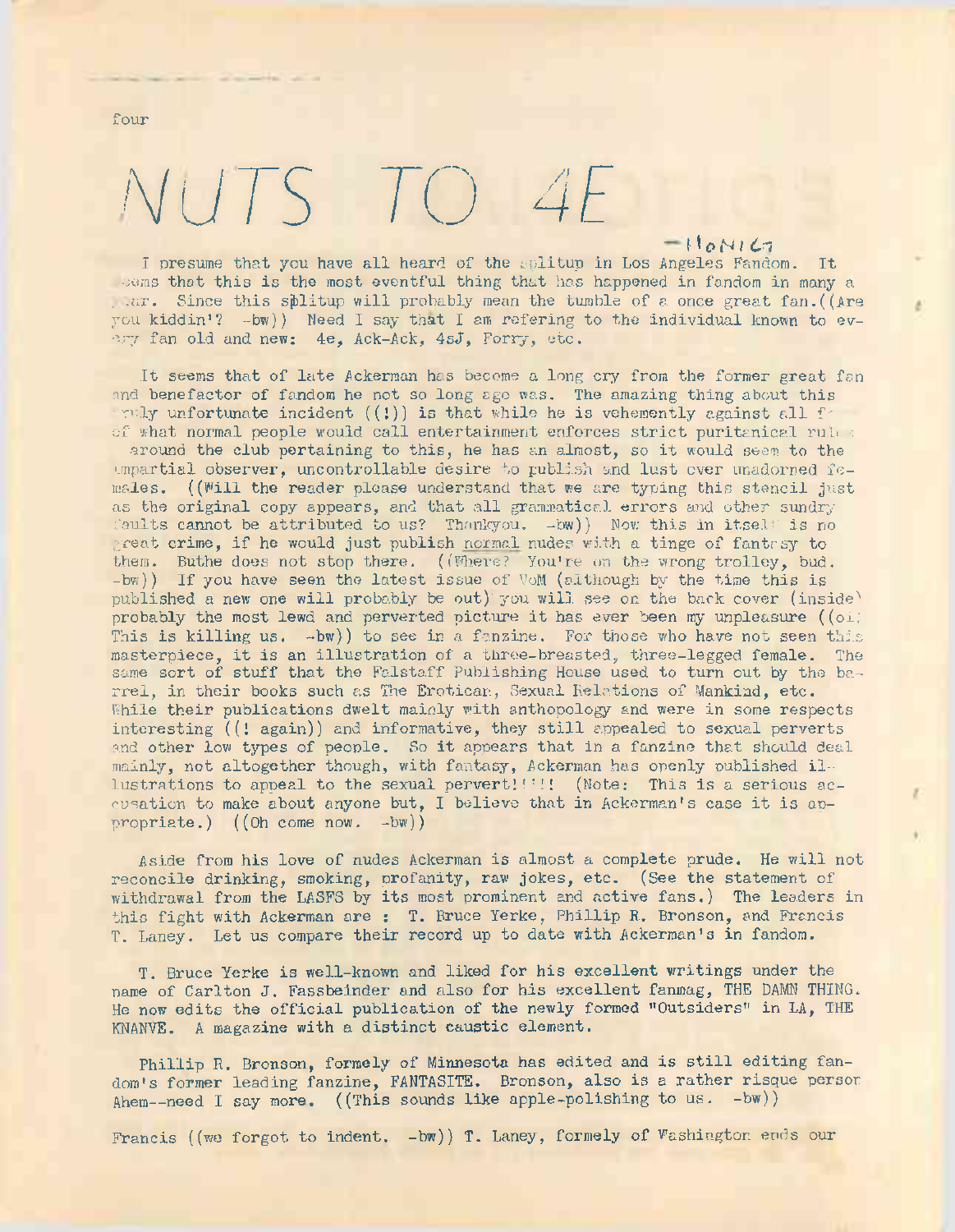little trio. He is putting out fandom's only serious fanmag, "The Acolyte". ((Of course, we won't be so crude as to mention "Lethe" or "Centauri". That would be being too obvious.  $-\text{bw}$ )

Now, let us examine the long, at one time excellent record of Forrest J. Ackerman. Ackerman started out as the boy wonder up **here** in Frisco, writing enthusiastic and juvinile letters to the prozines using the now hack-worn term of "our" magazine. ((It wasn't hackneyed then, -bw)) Later, he organized a scientific tion boys club of which too much is not known. As he entered maturity, he didn't weem like a bad fellow at all. ((Honig is an old, old friend of 4e's. He known tm a full year now! -bw)) He was on the staff of Fantasy Fan and was one of the ads of the Science Fiction League. His attempts at interesting fans in Esperanto were worthwhile. His phonetic spelling had innumerable favorable points to it. In fact, he seemed like everybody's good fellow, staying completely ou t of <sup>f</sup> .ch controversies raging in fandom as Michelism and others, regarding them with a rather amused outlook and letting both sides present their agument.

Soon everybody regarded him as the fan  $((and he still is, for my money, -bw))$ and unanimously raised him to the coveted position of no. 1! This position he retained, until one day Uncle Sammie called, and Forrest J. Ackerman was to become Cpl. Ack-Ack. He distributed his god damned newspaper scrawled in green ink all over fandom, fearful of losing his position and gradually tightened his grip around the then rising LASFS. At first it got by comparitively unnoticed as Degler was causing riots and such around the old clubroom with his maniacal ravings about which I need not mention. ((This is criminal. I now see why Honig is flunking Lis English courses in high school. Do you? -Bw)) After the Degler business calmed down considerably it became more noticeable though. Yerke and Bronson resigned, and Yerke started publishing "The Knanve". ((A shoot-the-works zine that --if Yerke decides to continue publishing it—will become one of the top five. We day it.  $-bw$ )) Bronson finally returned and it was suggested that. Yerke be made an honorary member. A vote was taken and this was defeated. Laney was elected director and seeing the conflict that might result from these two hostile forces tried to oust Ackerman and old prude Daugherty.  $((!!))$  This failed. Finally conditions became so irreconcilable that the larger proportion of fans resigned en masse. ((Where have you been? -bw))

So, today we have a picture of thes two groups. One, shining with such outtanding names on its list as Yerke, Laney, Bronson, Brown, Fern, Russell, Lazar ..id others. On the bleak and dismal other we have Ackerman, Daugherty, Morojo, & ssibly Ronald Clyne, though I believe he is impartial, and a throng of people Ackerman has dragged in who know little or nothing about fandom. ((They'll learn,  $(-b\pi)$ ) Who are we to choose? ((Why not strike a happy medium? They're all good uys and gals, and the "feud" strikes me as boing asinine, anyway. -bw)) The be u, lickers of Ackerman and Ackerman the introvert himself? Or are we to choose those fans who do what they want when they want and have a hell of a good time doing it? Remember it is not too late for Ackdrman to make an about face yet. To forget his abominable nudes and his reforming, tyrannical  $((oh No!!))$  attitude. It does not appear though that Ackerman will snap out of it since he calmly state <sup>s</sup> in a recent FFF that is he is not worried about the "knanve propagandists". I leave you now, with the parting thought that when I make my visit to LA this July or August I know which group I shall look up ((not if they see you first! -bw)) and for your sake I hope that you choose the same.

T.

 $\cap$ HSAYYOUKIDTHISISTHEEMDAREN'TYOUHAPPYYESTHISISFINALLYITYOUMAYNOVTREJOICEANDBEHAPPY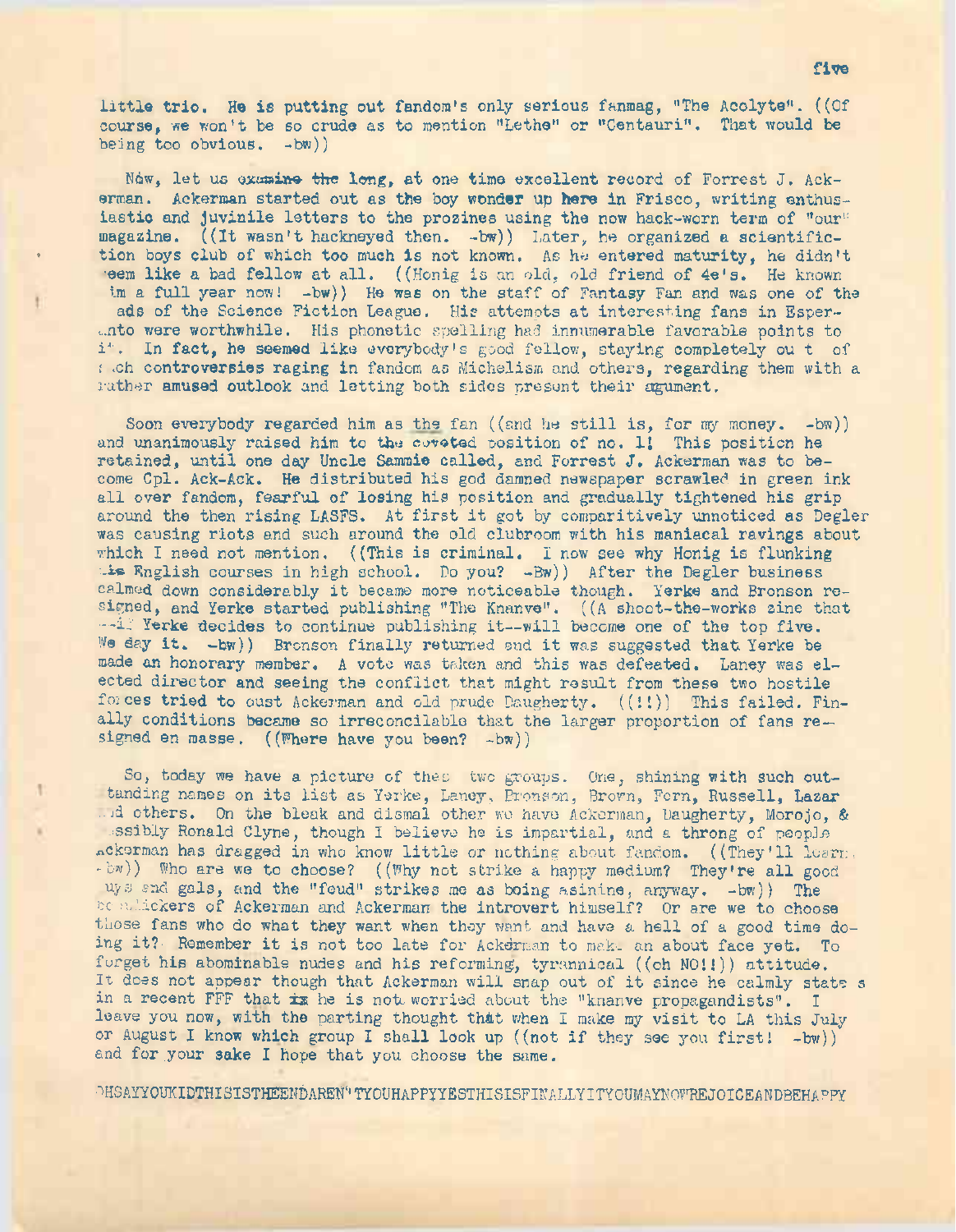## MARGE DREAMS

Now, I don't profess to believe in the supernatural. I have a kind of William Seabrook attitude towards it. But some things make you stop and wonder if maybe there is something to it. One of these things has happened to a very good friend of mine and I have her permission to tell about it so here goes. ((This chap rever took grammar, either. -bw)) Anyone not believing me can check directly with Marguerite short if they wish to. I will furnish her address on request. Remember, every word in the following story is true. For convenience we will call her mother Mrs. Short and Marguerite, Magie. This saves time, space, and stencils.

It all began on <sup>a</sup> cold wintery day in December 1953. ?argie was in the midst of a very serious ailment and the doctor told Mrs. Short to stay by her daughter' side and vait for the crisis. Now Mrs. Short was not a yound woman and was very ired from days of watching so therefore she was not to blame for falling asleep an her chair. In the meanwhile Margie became delirious. In her delirium Margie had <sup>a</sup> vision of <sup>a</sup> long dead friend approaching with arms outstretched as if to take her. Margie tried to reach out to here but she couldn't make it as much as she tried. She sank back on the pillows and hollered out. She then tried to make it again but couldn't. Finally the .. sion went out of the room followed by an icy coldness. ((Wearing, no doubt, a long cape and knee-britches. -bw).) At this point Mrs. Short woke up and seeing that Margie was delirious shook here until she too became awake. And with here awakening the fever broke and the crisis was passed.  $('Boy or girl? -bw))$ 

This however does not end our story, for when Margie was up and around and about again she still had the feeling that <sup>a</sup> presence was around. ((A bill collector, no doubt, -bw)) Indeed the feeling was so strong that she stepped aside in the hallway to avoid bumping into the thing that she knew was there. This kept up for aboutba month and Margie's nerve was beginning to show the strain. ((About to snap, eh, bub? -bw)) This kept up for only one week more and then Margie's baby son died. With his death all of the stragne happenings ceased as mysteriously as they had begun.

Margie ended her letter to me with this question, "Was this something out of this world that had made me a part of the drama?" Frankly, I don't know. I only know that it's <sup>a</sup> wonder Margie is still in her right mind. <sup>I</sup> don't think that I'd be.  $((!) )$ 

Well, that's all there is. ((There ain't no more. -bw)) I ' d like to get some letters from you people reading this. Maybe you have some answer. If so let me have them, they're no good to you.

> Marguerite Short. 1460 North Felton Street Philadelphia, Pa. . . . .

> > —ken Kreuger

.'rHATAWASTEOFPERFECTLYGOODSTENCILSANDTWENTYPOUNDPAPERTHISISDC'N' TYOUTHINKORDOYOU . ?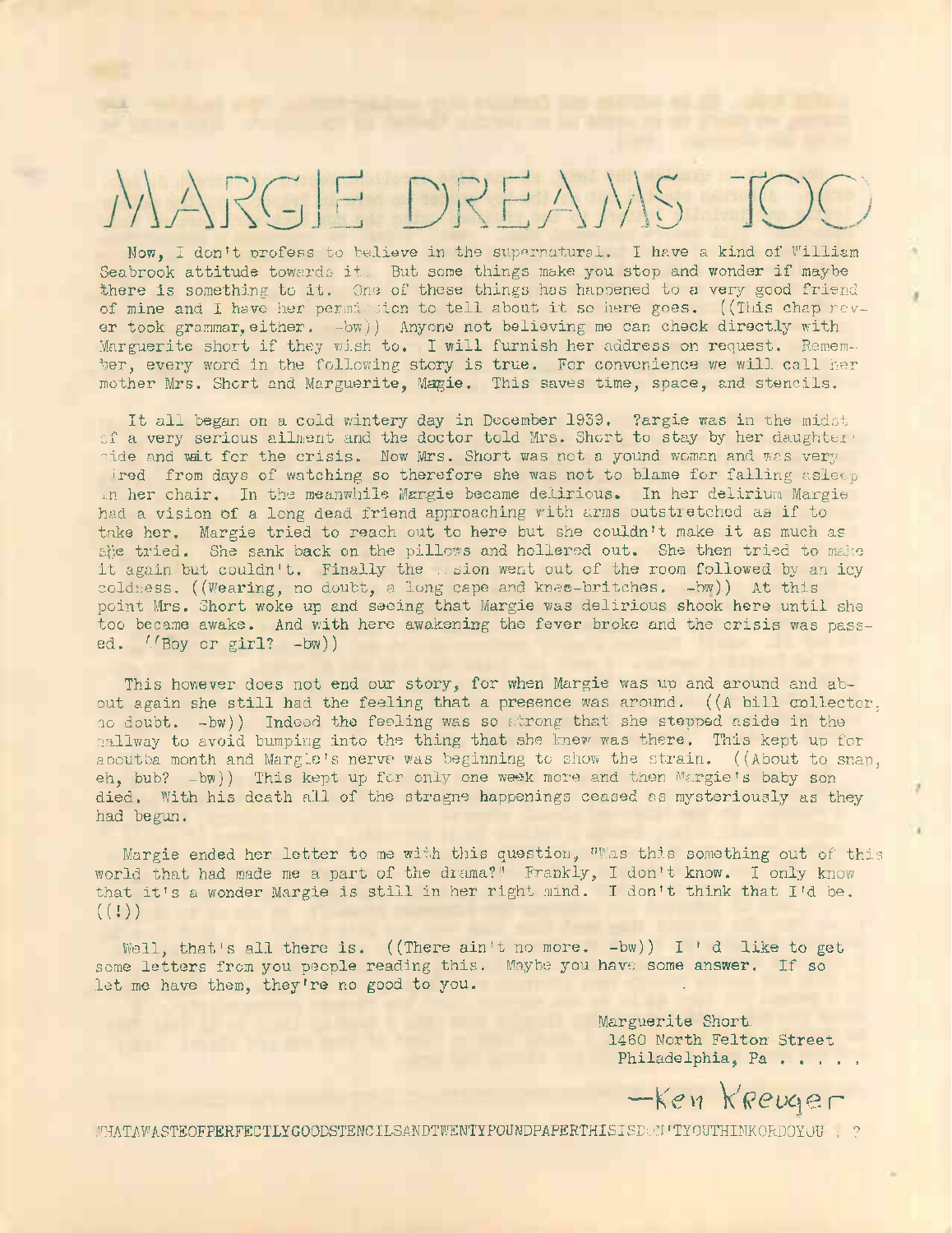seven

# *OTH OUR AUTHORS -*

Hi, peewees! Here it is, another issue of WTWWSTT, the magazine that brings you the acme of science-fiction! Another issue! And we just know you 'll want to learn about the authors this issue! We just know it! ((Oh you do, do you! -bw)) So jet out the aspirin derivative, Hinkel (he's our helper on these here voyages!) and we'll get going! If you haven't already read this issue of WONDERFUL WONDERFUL WONDERFUL WONDER STORIES THAT THRILL, we know you'll like it, and your enjoyment will be enhanced by reading what the authors say about their work! Yes -- but don't be too disappointed! Here we go, peewees!

Fir st is Loofmis F. Flimpskin, author of our feature novel, THE RECALCITRANT RAZZEERRIEB! Read what he says about it!  $((Must we? -bw))$ 

"My novel, THE RECALCITRANT RAZZBERRIES, is really a revolt! For years, science fiction has been infested with improvement, and "quality" writing; logical stories set against a logical future, with believable, human people. I am revolting againt. that! I hate to write that kind of stuff--to take the trouble to write decently, instead of hacking it out? In the novel this issue, I hope you will see the results of that revolt. See the plot?--it's old and staggering, and not a new thing in it. See the science—((where?)) the recalcitrant razzberries are obviously impossible, by all known laws of science, but I had the courage to write about them. The meek little gardener, Hank, who becomes strong when he eats the razzberries, is also obviously impossible—nobody could do the things he did in the story. And the villain is good and black; the heroine is sweet and pure and utterly, utterly beautiful..........haven't you heard of all of them before?

"So, THE RECALCITRANT RAZZBERRIES is <sup>a</sup> revolt! I certainly hope you like it, because I hate to work writing science-fiction—this type is so easy to turn out. So I hope you like it!"

And thank you, Mr. Flimpkin, for your interesting exposition of what made your story! And I'm sure all our readers sympathize with you! Now guess who's next? Now guess who's next? Ain't I coy, though! ((Shall I tell him? -bw)) You've never heard of him, and after reading his story I bet you never want to heard from again! It's Mr. Hark Asston Spit, author of MILLIONS OF MIDLIONS OF MILLIONS FROM THOUSANDS OF MILES FROM NOWHERE LOST OUT IN SPACE! (By Hark Asston Spit.) Come in, Mr. Spit!

"I was born exactly eighty three years ago today, one night when my mother wasn't home and my father crawled home drunk. Can you beat it? I live for a long time and then I began to write almost naturally. It was <sup>a</sup> proud day when I was able to write my own name.

"My story rose out of circumstances directly related to this war. I was driving home drunk one night, after a rousing evening reminescing over the Civil  $r_a$ , When I ran out of gas, I had no more stamps left, and on that lonely country road, with pleasure drivers whizzing past me, followed by OPA inspectors, I conceived the idea for the story. In that  $g \text{ 1 o o m } y$ , shadowy twilight, my mind convuluted with the exact emotions of my hero, Big Space Eagle, and all I had to do was to write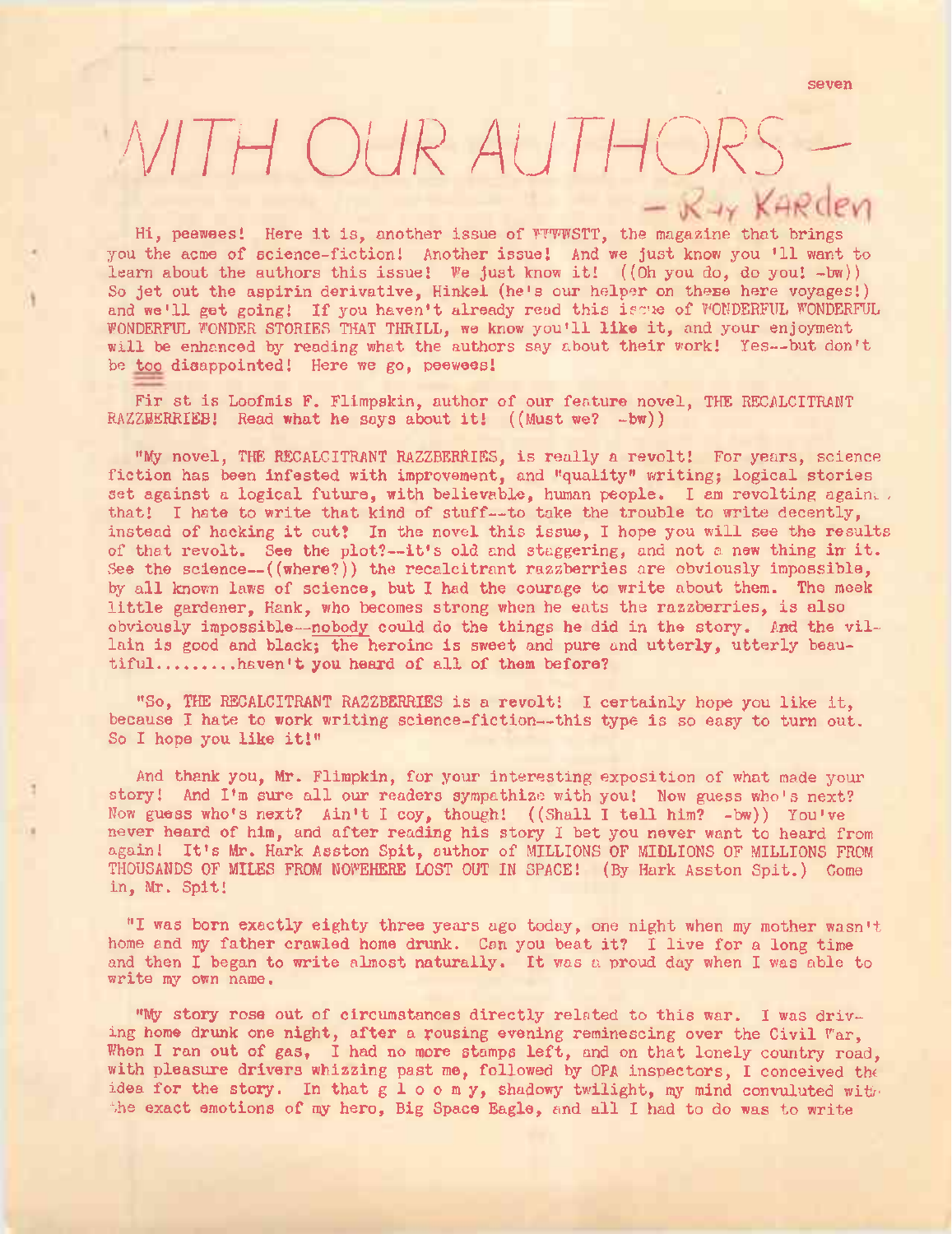#### them down. I hope you like my literary production!

"Finally, I wish to thank the editors and publishers of WWWWSTT for printing my story. The work, and the difficultythey went to to obtain and prepare it, <sup>I</sup> am sure, was not equal to the small sum I paid them—ten times the cost of producing the magazine, plus  $$5,000$  bonus for the linotyper. No, 1 am sure it wann't, and I wish to thank them heartily. Thank you. I am sure it wasn't equal to the amount of work they did, and the trouble they went to in order to bring the s story to you readers. Thank You. Thank you."

Thank you, Mr. Spit! It was no trouble at all! It was well worth it! Thank you!

And now we must go until next month, prewees! We must go! But remember, more stories next month—more value for your two bits! We have a thrilling novel by Gunt G. Goon, entitled, WHEN OUR ATOMIC REPULSORS WERE YOUNG AND GAY! And a thrilling novelet by Teodor T. Tanktown, entitled, MORONS FROM THE OUTER DARKNESS! And a thrilling short story by Yudi Y Yeeaakk, entitled, STINKER FROM STRRPHANGER! Remember, be with us! Be with us!

THE-CONGREGATIONSWILLRISEANDSINGNOWFORATLASTTHISENEXCUSABLESATIREISFINISHEDYEAH

The night was young and so were we because we were only five years old. (You know, when we started this pome we never thought weSd be able to finish the damned thing. But we're surprising ourself. We are actually finishing it. And by leaps and ■bounds too. Indedd yes. ((Which is pretty rotten typing but w. know that you'll only be too happy to excuse it. (((The bad English  $\{to\infty, \{\})\}$ ) Yes, we're actually getting near the bottom of the page, which after all is the main point in all this fol-de-rol. We now have only five lines to fill. Four.) This is not be Don Marquis or Archie but apologies to them both anyway.

 $-bw$ 

### eight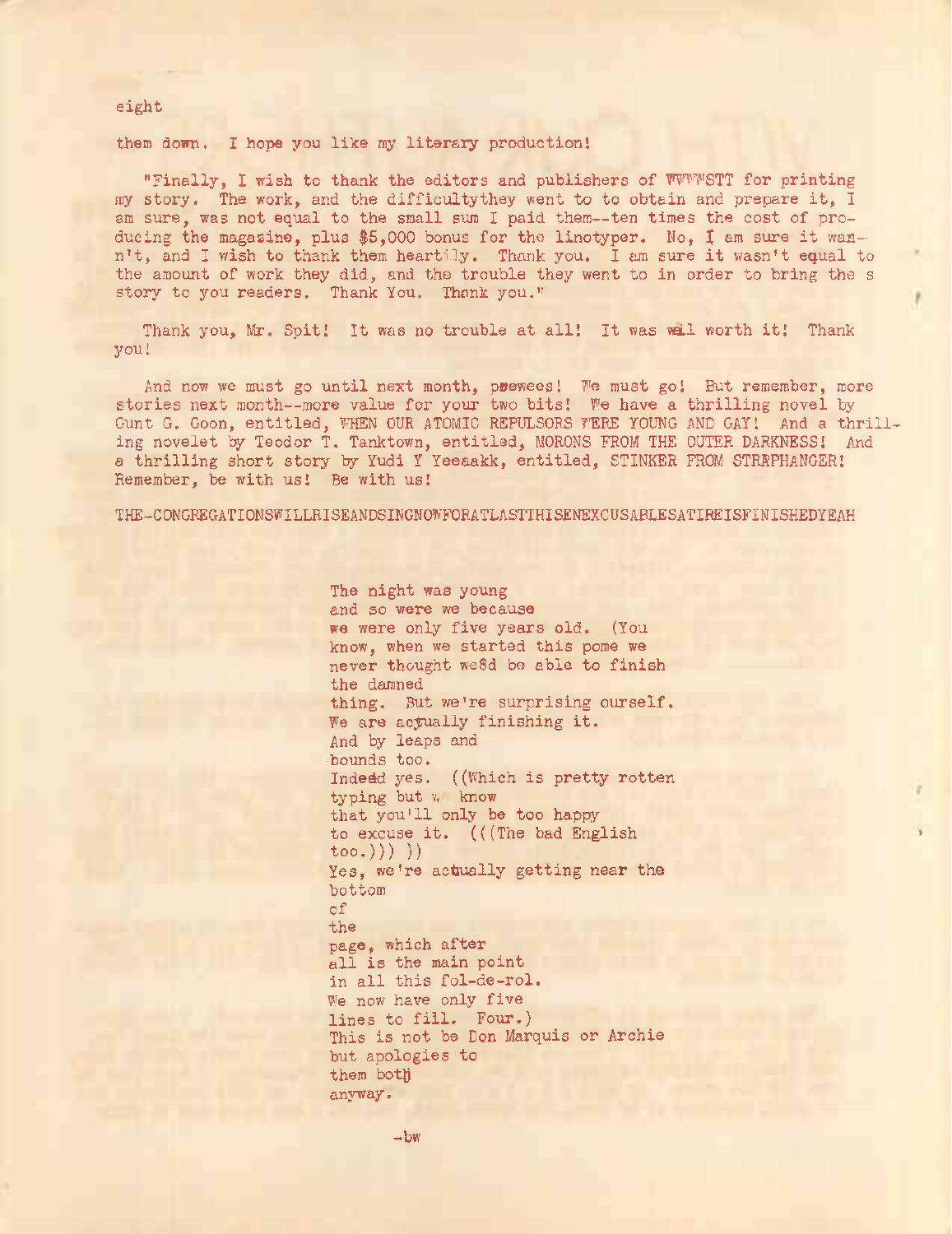nine

OpenLetter to DAW

Dear DAW:

I was midly surprised to say the least upon reading your review of the first ssue of ARCANA. ((He didn't read it until a couple minutes ago. We quoted the review over the fone. -bw)) I was also amused at your ramblings and ravings on according to you, "my stupid sex-yawping", the former quotation from a letter of January 16 by you. Now really DAW, I have received about 17 letter and from them all there was just one other that spoke a little unfavorably abou. my article. ((We spoke unfavorably of it—unfortunately no paper could be expec ed to take the strain of what we said.  $-bw$ ))

I would like to examine the parts of ARCANA that you claimed to be just a poor example of sex yawping. First, the cover: if you had looked at the cover without unbiased eyes you would have seen that it was not intended to excite the senses, rather it was intended to be surrealistic, certainly not lascivious. ((The hell it was surrealistic; it was nothing but <sup>a</sup> drawing: The moon exploding and <sup>a</sup> woman shrinking in fear from it. -maliano&bw)) Second, the editorial: I admit t <sup>a</sup> one paragraph of this was devoted to sez yawping as you so ably put it. However, this paragraph was intended as a satire ((of what?)) and it was certainly not intended to be "God's own truth". Many other paragraphs have appeared in FMZ, some worse, many more considerably better. Next, Crozetti's nude: This is the only piece in the issue that might excite some peonle's senses, but it is no di ferent that dozens of other nudes, most of them disproportionate and having ove ly developed busts, that have appeared in VoM, (phew!) and numerous other fanzn. • all over the country. You have one point though, IT WAS NOT FANTASY. Yes, DAW. you can go sit over in the corner now and sigh in content because even I, the edi of that accursed, filthy magazine, ARCANA have admitted it was not fantasy. But. not so fast, DAW, did you ever stop to think of the nudes in other fanzines? Abi 7/10 of them have nothing at all in the background, as mine did, with the skulls So 'nuff of that. Last, but not least, we come to the Stapledon article: Now this one is positively the most rediculous of the lot. The article was all humment and at the most <sup>a</sup> type of risque humor. Certainly, there was nothing there t' at could possibly be considered low or degrading.  $((!!))$  So, there ends my reply t. your review of ARCANA. It is not usuaiy my policy to write open letters to peop but in this one case I believe that it was advisable. I would also like to *spy* that one fan, who is lately coming into prominence wrote me, "If your polic regard to sex is what you say it it, then what became of it?" This fellow gees on to say that even his mag had more of it in the sex department than mine did. Aside from this DAV you seem to be getting the touchy conservative in you. No longer are you the bold radical you once were, no longer do you try to make fandom take an interest in politics. ((Thank god)) No all we see out of your are sheets of paper labeled Ace Magazines. Blah, and also a thin miserable mag that was once the great Phantagraph. Awake DAW! Awake! Or soon you shall go sliding down the pit into inactivity, conservatism, prudishness, that eventually will lead to a note saying------------- "There comes a time in the life of every caterpille